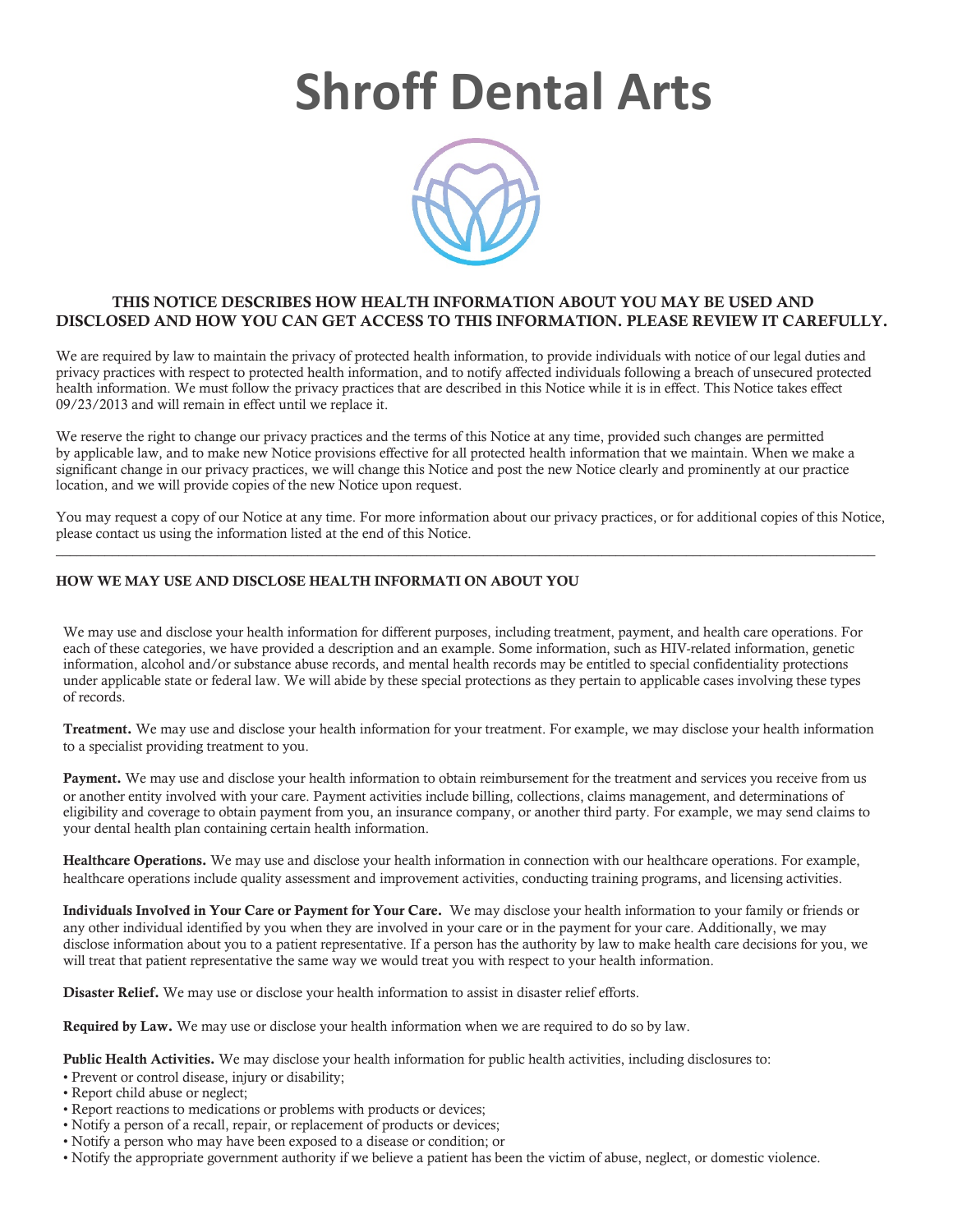National Security. We may disclose to military authorities the information required for lawful intelligence, counterintelligence, and other national security activities. We may disclose to correctional institution or law enforcement official having lawful custody the protected health information of an inmate or patient.

Secretary of HHS. We will disclose your health information to the Secretary of the U.S. Department of Health and Human Services when required to investigate or determine compliance with HIPAA.

Worker's Compensation. We may disclose your PHI to the extent authorized by and to the extent necessary to comply with laws relating to worker's compensation or other similar programs established by law.

Law Enforcement. We may disclose your PHI for law enforcement purposes as permitted by HIPAA, as required by law, or in response to a subpoena or court order.

Health Oversight Activities. We may disclose your PHI to an oversight agency for activities authorized by law. These oversight activities include audits, investigations, inspections, and credentialing, as necessary for licensure and for the government to monitor the health care system, government programs, and compliance with civil rights laws.

Judicial and Administrative Proceedings. If you are involved in a lawsuit or a dispute, we may disclose your PHI in response to a court or administrative order. We may also disclose health information about you in response to a subpoena, discovery request, or other lawful process instituted by someone else involved in the dispute, but only if efforts have been made, either by the requesting party or us, to tell you about the request or to obtain an order protecting the information requested.

Research. We may disclose your PHI to researchers when their research has been approved by an institutional review board or privacy board that has reviewed the research proposal and established protocols to ensure the privacy of your information.

Coroners, Medical Examiners, and Funeral Directors. We may release your PHI to a coroner or medical examiner. This may be necessary, for example, to identify a deceased person or determine the cause of death. We may also disclose PHI to funeral directors consistent with applicable law to enable them to carry out their duties.

Fundraising. We may contact you to provide you with information about our sponsored activities, including fundraising programs, as permitted by applicable law. If you do not wish to receive such information from us, you may opt out of receiving the communications.

Other Uses and Disclosures of PHI Your authorization is required, with a few exceptions, for disclosure of psychotherapy notes, use or disclosure of PHI for marketing, and for the sale of PHI. We will also obtain your written authorization before using or disclosing your PHI for purposes other than those provided for in this Notice (or as otherwise permitted or required by law). You may revoke an authorization in writing at any time. Upon receipt of the written revocation, we will stop using or disclosing your PHI, except to the extent that we have already taken action in reliance on the authorization.

Health Information Rights Access. You have the right to look at or get copies of your health information, with limited exceptions. You must make the request in writing. You may obtain a form to request access by using the contact information listed at the end of this Notice. You may also request access by sending us a letter to the address at the end of this Notice. If you request information that we maintain on paper, we may provide photocopies. If you request information that we maintain electronically, you have the right to an electronic copy. We will use the form and format you request if readily producible. We will charge you a reasonable cost-based fee for the cost of supplies and labor of copying, and for postage if you want copies mailed to you. Contact us using the information listed at the end of this Notice for an explanation of our fee structure. If you are denied a request for access, you have the right to have the denial reviewed in accordance with the requirements of applicable law. Disclosure Accounting. With the exception of certain disclosures, you have the right to receive an accounting of disclosures of your health information in accordance with applicable laws and regulations. To request an accounting of disclosures of your health information, you must submit your request in writing to the Privacy Official. If you request this accounting more than once in a 12-month period, we may charge you a reasonable, cost-based fee for responding to the additional requests. Right to Request a Restriction. You have the right to request additional restrictions on our use or disclosure of your PHI by submitting a written request to the Privacy Official. Your written request must include (1) what information you want to limit, (2) whether you want to limit our use, disclosure or both, and (3) to whom you want the limits to apply. We are not required to agree to your request except in the case where the disclosure is to a health plan for purposes of carrying out payment or health care operations, and the information pertains solely to a health care item or service for which you, or a person on your behalf (other than the health plan), has paid our practice in full. Alternative Communication. You have the right to request that we communicate with you about your health information by alternative means or at alternative locations. You must make your request in writing. Your request must specify the alternative means or location, and provide satisfactory explanation of how payments will be handled under the alternative means or location you request. We will accommodate all reasonable requests. However, if we are unable to contact you using the ways or locations you have requested we may contact you using the information we have. Amendment. You have the right to request that we amend your health information. Your request must be in writing, and it must explain why the information should be amended. We may deny your request under certain circumstances. If we agree to your request, we will amend your record(s) and notify you of such. If we